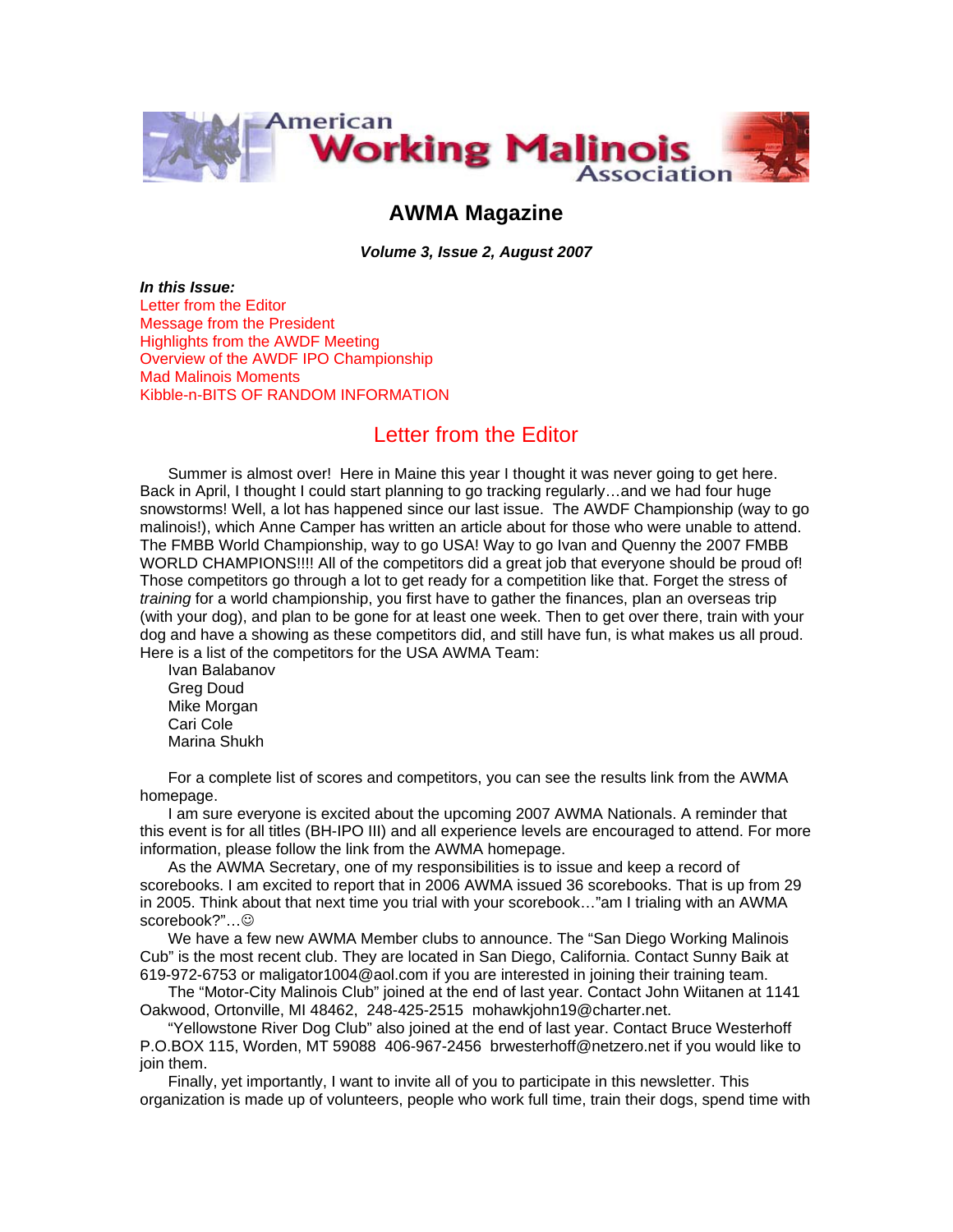their families, and still find a spare minute to contribute knowledge, experience, and creativity to advancing the AWMA. We all work together for the members, trying to offer support and togetherness for the Malinois community. Any ideas, pictures, random thoughts would be appreciated. Please feel free to contact me.

Regards, Desiree' Shaw AWMA Secretary



## Message from the President

There have been a number of very positive things that have happened within the AWMA since our annual meeting in October. The board has been active in refining policies and procedures, including clarification of the criteria for being selected as a member of the team to the FMBB. At present, we are working on documents that describe the responsibilities of the team members and team captain so that there is more information available to those who are able to represent us abroad. Mike Baker has been instrumental in exploring mechanisms for creating regions so that there can be more opportunities for coordinating efforts between members where there are not sufficient numbers to form local clubs. We have had several new clubs formed, and we welcome them and their members to the organization. Other work is underway, and there will be a full report at the annual meeting at the Nationals at the end of August.

In the realm of competition, our members have been incredibly successful. Ivan Balabanov and Qenny won the AWDF Nationals and the FMBB. Lynnea Gillette and Mowgli had a great performance at the AWDF and she was on the podium in third place. Team AWMA was in first place. Our team at the FMBB was also very successful, with an overall third place. When you consider the demographics, this is quite remarkable. Compared to the critical mass that exists in other breeds (particularly the GSD) and other countries, there are fewer of us competing, the vast majority of our dogs are handler-owner trained from puppies, most dogs have been bred in the US, and we have many successful first-time trainers/competitors.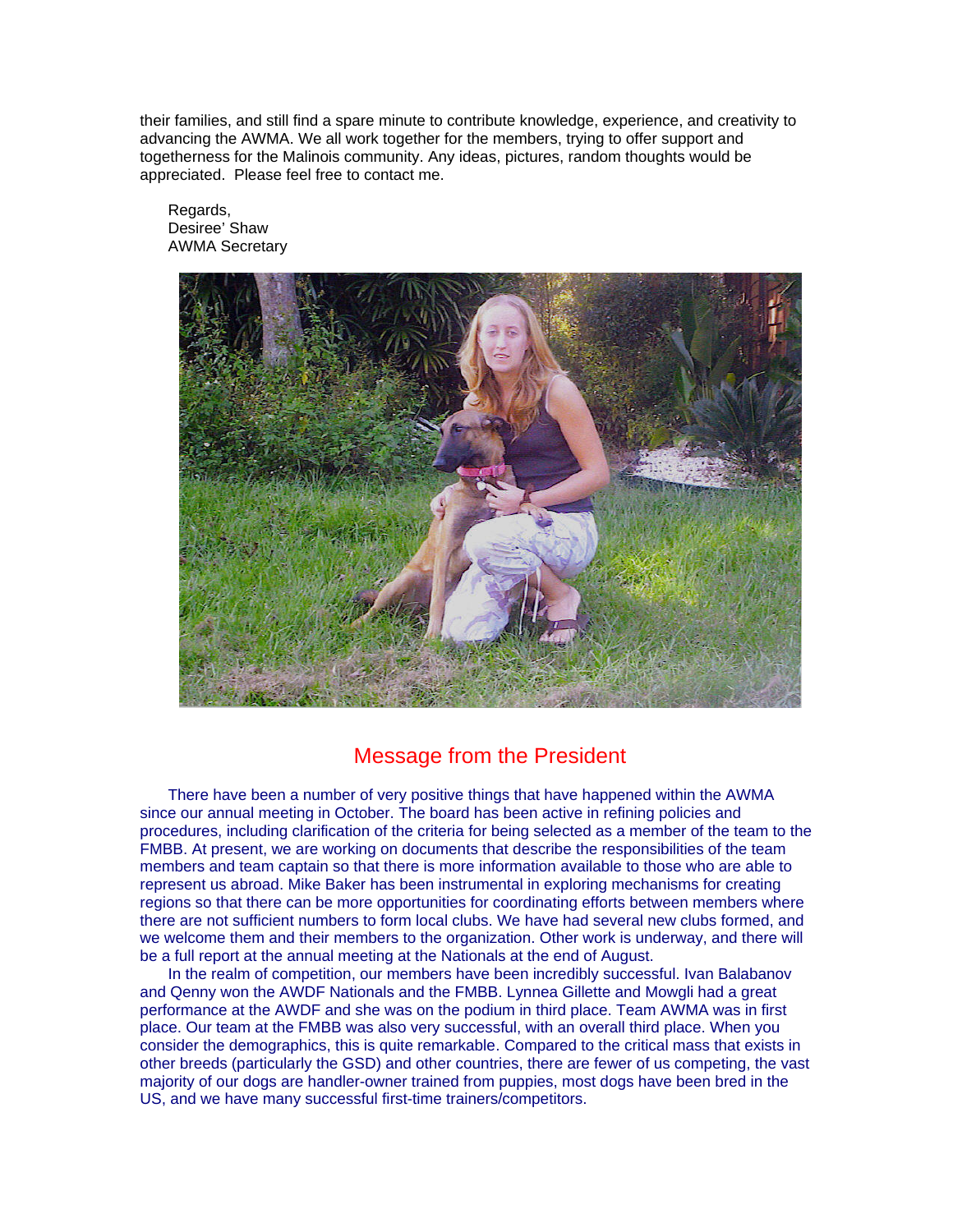However, with this success comes increased visibility and responsibility. Our breed is not "immune" to breed specific legislation. It is critical that we act responsibly with our dogs at all times – at not only competitions, but also everywhere where our dogs are visible to others. Please realize that your actions reflect upon not only yourself and your dog, but upon our organization and the sport, we all enjoy and wish to preserve.

There have been two threads started on the discussion board regarding the WDS program that has been established by the AKC. As members of the AWDF, the AWMA is committed to continued involvement with that organization, and the WDS program is in direct competition with the AWDF. However, I have been working with the American Belgian Malinois Club's board to ensure that we establish and maintain good relationships with them – there are too few of us to go the route of other breeds where seemingly insurmountable differences have developed between organizations. Jim Moses of the ABMC was our guest at the AWMA Nationals this last year. I attended the ABMC's National Specialty in May in Utah and spent some time talking with their members. When their new board takes office in a short period of time, I will again be in touch with them. At present, they do not offer WDS competitions, and whether they decide to do so is still under consideration.

John Wiitanen and Paula Daigle, along with Motor City Working Dogs, are organizing this year's national competition in Michigan over Labor Day weekend. It is shaping up to be an event that you cannot afford to miss. There should be plenty of opportunity for socializing as well as a first-class facility for the competition. I encourage you to send in your entries, and if you cannot compete, please come along for the fun.

Moreover, as always, if there is anything you would like to have brought before the board or if there are any issues that you wish to discuss, please contact me. We are always open to your input.

Anne Camper AWMA President

*Highlights of the AWDF meeting held in conjunction with the AWDF Championship* 

*From anne camper-awma president* 



I attended the American Working Dog Federation annual meeting as a delegate for our organization. There were a number of things discussed at the meeting that I thought would be of interest to the general membership, and those items are presented here.

Members of the executive board of the AWDF attended a judge's workshop provided by the working commission of the FCI. There are now four AWDF judges that are FCI approved, including Glenn Stephenson. It is hoped that having some of our judges available to participate in international events will help raise awareness of the working dog sports here in the US.

DVG is now a voting member of the AWDF. This brings another significant block of IPO competitors into the organization.

A discussion point of interest was about scorebooks, and whether there could be a unified scorebook across all of the organizations. The situation is even more complicated now that DVG is a member. There will be continued discussion about the issue. We talked about whether it was necessary for USCA to continue to require submission of AWDF scorebooks to be stamped and recorded. Lyle Rotemeyer of the USCA stated that they would continue to require this so that when the scorebook was presented at a USCA trial that the judge would have assurances that it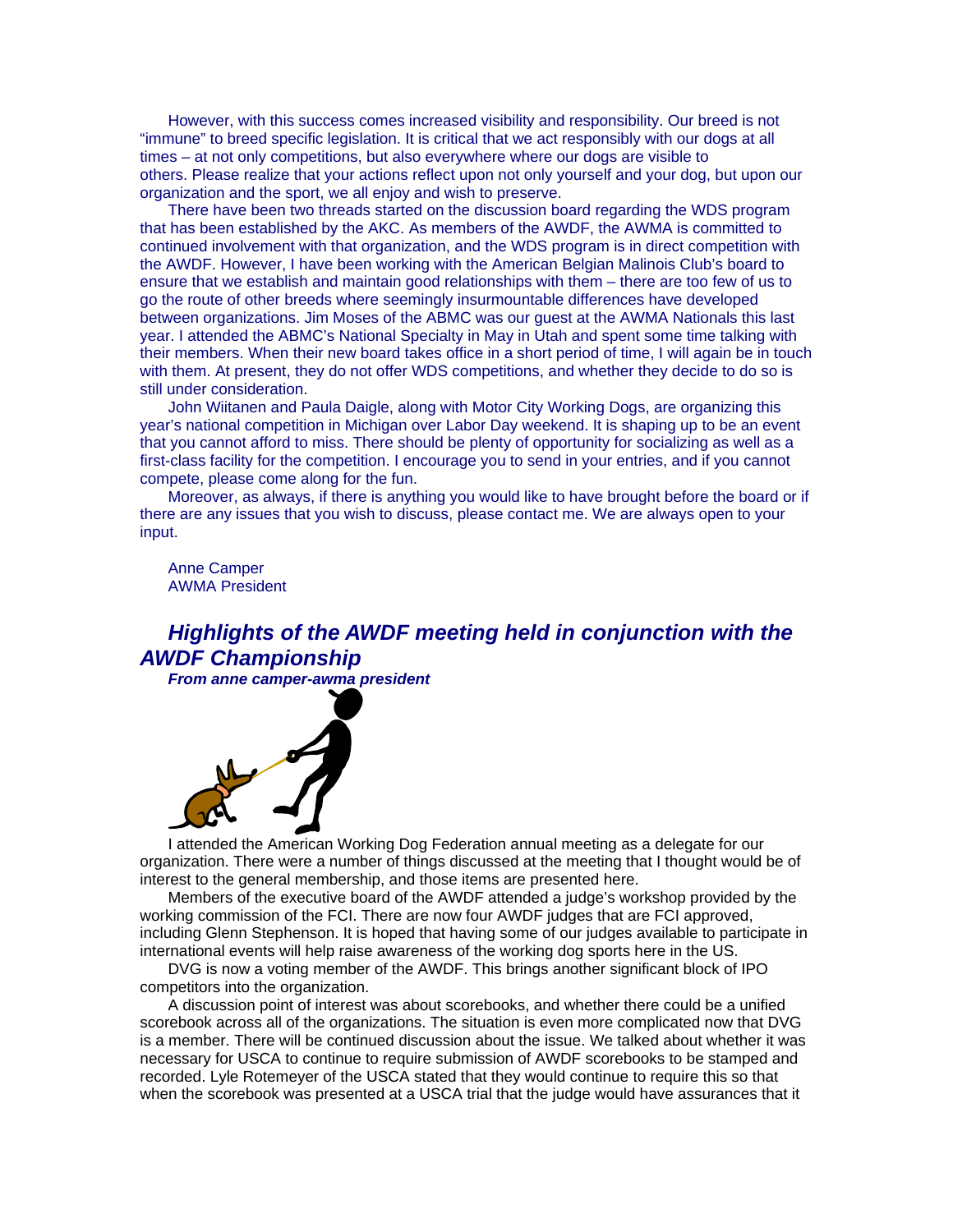was a legitimate. It does not look like there will be any "give" on this issue. However, it was voted that all participants at next year's AWDF Championship would be required to hold an AWDF scorebook for their dogs.



Another important topic was the honoring of sanctions against individuals across all AWDF member clubs. It was decided that each member organization would be entitled to handle this as they see fit. Our organization has chosen to require that new and renewing members state that they are not under sanction by another organization. When a member club sanctions someone, that information will be sent to the AWDF secretary. Someone who is sanctioned is then prevented from entering the AWDF Championship by becoming a member of another organization.

Other potential activities/functions for the AWDF were discussed, including the possibility of having club mentoring programs, tracklayer training, and FH championship, and an FCI style obedience competition. There was also talk about creating an American working dog title.

You can read a few more highlights in the AWDF's President's Message at http://awdf.net/presidentsreportapril2007.html.



*Brief Overview – AWDF Championship, March 29 – April 1, 2007* 

*Held in Farmington, MO and hosted by the St. Louis Schutzhund Club Judges:* 

#### *Markus Neutz, Obedience*

*Miran Mars, Tracking* Nathaniel Roque,

# *Protection*

The competition was held at the Farmington High School in a new stadium on an Astroturf field. The St. Louis Schutzhund Club had everything ready to go and the event was very well run. The weather varied from foggy to downpour to warm sunshine – just what you might expect for the spring. The facilities were excellent and the footing appeared to be great even during the periods of rain that occurred throughout the trial. I did not get a chance to watch any tracking but I was able to see most of the AWMA obedience and protection routines along with a respectable number of other AWMA members who had made the journey to cheer on our team. It was great to spend some time with all of you in the stands.

I would first like to congratulate everyone who competed. I wish I could write a paragraph about everyone, but my notes are not that good and I did not get to watch the entire group. However, there are a few performances that I would like to recount – if I have not mentioned your name directly, please do not take offense! There were 14 AWMA members competing, and two other malinois were there as representatives of DVG. We had the second largest entry behind USA. And I must say that we put on one heck of a show, with two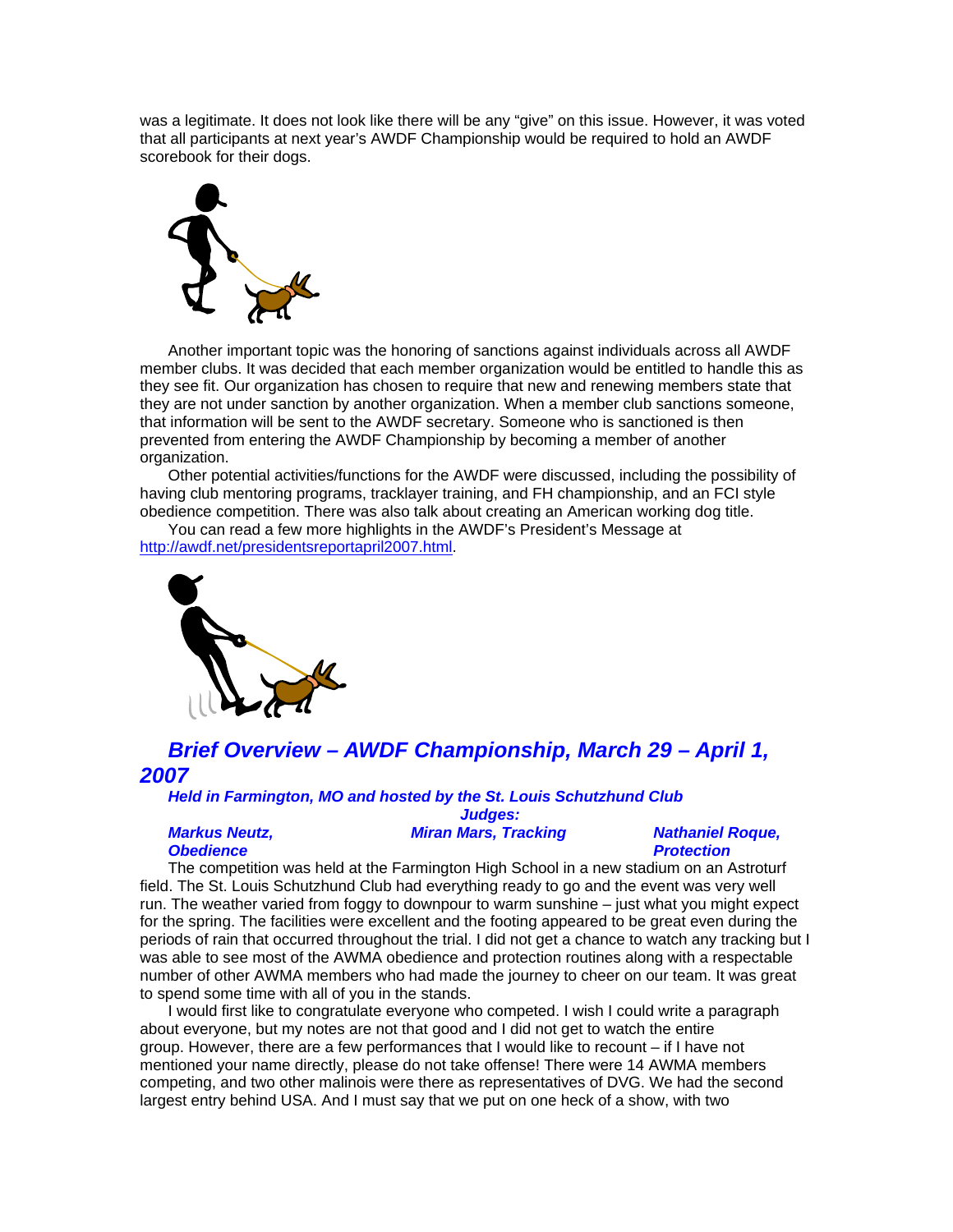handler/dog teams on the podium at 1<sup>st</sup> place (Ivan Balabanov and Qenny ot Vitosha) and 3<sup>rd</sup> place (Lynnea Gillette and Mowgli du Loups du Soleil) and our team taking first place overall.

First off, Ivan and Qenny's performances were beautiful to watch, even though it was the first flight on a foggy morning and it the light quality was not very good. Qenny exhibited his typical precise execution of the obedience exercises including a scorching fast send away and hit-thedeck down. His protection routine was focused and intense, impressive to watch.

Ivan and Qenny's 96 pt. protection routine was second to Ray Metallo's Bronco (GSD) and Kristina Caromody's Wyatt Earp (BM) 97 points. Kristina's dog was a powerhouse and definitely "stopped the helper" on the escape bite. He is a big dog and used every bit of his size to dominate the situation.

Lynnea Gillette and Mowgli showed like a true team. Mowgli is a young dog with lots of potential. I found it particularly rewarding to watch a young woman with a handler-trained dog perform with so much poise. I think there are great things in the future for them.

I first met Mike Morgan and Bacchus at the AWMA Nationals in Marietta. Bacchus is Mike's first IPO dog, and is handler owner trained. Mike came in with a very respectable sixth place overall, with an identical protection score as Lynnea and one point lower in obedience. They are scoring consistently well at national competitions, and this one was not exception.

Greg Doud and Flair had a beautiful obedience routine, with the exception of and unfortunate back-bounce of the dumbbell that put it too close to the wall for Flair to make the return. This hurt them point-wise and kept them out of the top five or six finishers. Nevertheless, his protection routine was typical Flair and yielded a score of 94.

If you have ever had the opportunity to watch David Dembouski and Gus perform, you know that their protection scores do not do justice to the incredible power that this dog has. He is a handful and lost points for control, but it was a crowd pleaser nonetheless.

Sean Rivera and Bronson's Fekkai Rouge had the highest tracking score of the competition. I did not see it but heard that it was a thing of beauty. This is a nice solid dog with spirited obedience and solid protection work. I anticipate much success for this team.

I am sure that most of you have heard about the situation that arose with Marina Shuhk and her dog Simba. Simba's foot was injured during an altercation with another competitor's shepherd just outside of the stadium, as he was being exercised off-lead. The injury prevented him from continuing in the competition. The situation led to Marina being issued a warning about having her dog off lead. Unfortunately, he was off lead again that night in the hotel hallway and growled at a St. Louis club member. Consequently, Marina was brought before the event's grievance committee and was suspended from entering next year's AWDF Championship and suspended from all AWDF events for a year. The suspension from all but the AWDF Championship reverted to probation upon receipt of a letter of apology from Marina, which she submitted to the board of the AWMA and the AWDF.

There are a few other things worthy of mention. I thoroughly enjoyed watching Markus Neutz judge obedience. He did not miss a thing. It was also obvious that he appreciated performances by an animated, happy working dog. As usual, Nathaniel Roque did a great job of judging the protection routines. It was a pleasure to spend some time talking with him between flights. The helper work was consistent and safe and the work was the same at the end of the trial as it was at the beginning. The trophies were beautiful, and the first place crystal trophy Ivan received was fantastic. The venue was first class. The host hotel had a great bar, and there was plenty of socializing each night after the competition. On Saturday night, they were showing some of the videos taken during the trial, including shots from the "hold and bark camera" that was positioned at the top of the #6 blind. The AWMA competitors and spectators had a get-together than night and monopolized a large table for many hours; we need to be sure that we arrange to do this farther in advance next time!

Although I do not have the details on all of the teams, I know that the majority the AWMA teams consisted of dogs that were handler owner trained from puppies. The vast majority are US bred. Moreover, several of the handlers were competing with their first IPO dogs. What an accomplishment! Congratulations to everyone. Here is to continuation of our domination.

Congratulations, Submitted by Anne Camper